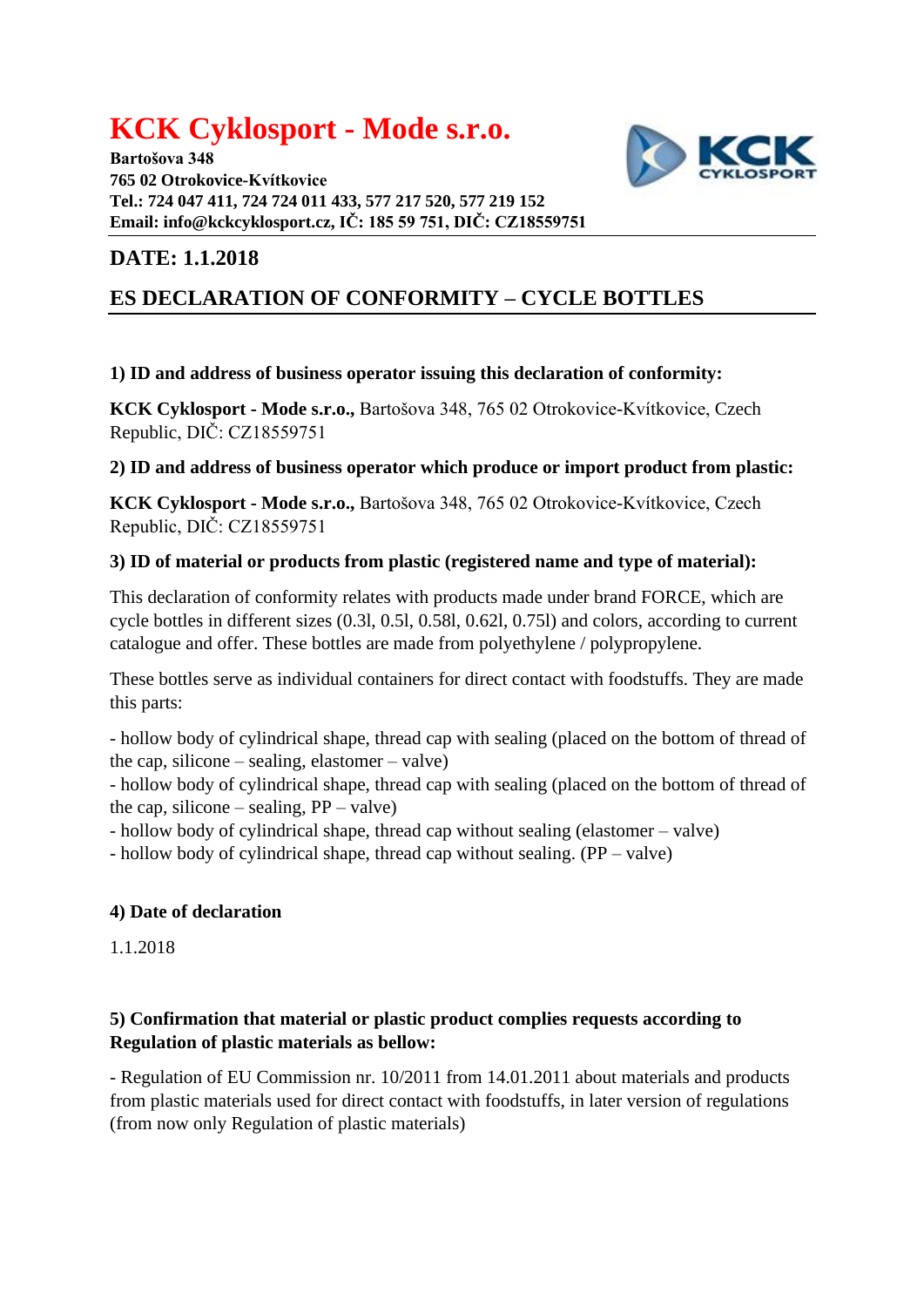- Regulation of ES Comission nr. 1935/2004 of European Parliament and Council from 27.10.2004 about materials and products used for direct contact with foodstuffs (from now only General regulation), and cancelling of directives 80/590/EHL and 89/109/EHS.

#### **6) Information about substances with limitation in attachment I or II of Regulation about plastic materials and about intentionally added subtances which come under restriction according internal regulations**

Monomers and another substances used at production of these products are listed in attachment I of Regulation Commission 10/2011 as substances allowed in production of products used for direct contact with foodstuffs.

Products listed in this document comply requests for limited values for migration of substances restricted of specific migrating list (SML) according attachment Regulation Commission 10/2011.

7) The subjects described here are in accordance with EU Commission Regulation No. 10/2011 about materials and products from plastic materials used for direct contact with foodstuffs.

#### **8) Specification regarding to using material or product**

Products listed in this document are determined to use with different types of foodstuffs (based on water, milk, sour, alcoholic).

**Watery foodstuffs** – mainly non-alcoholic beverages in form of solution in water like solvent

**Milk foodstuffs** – emulsions of oily types in water (e.g. milk)

#### **Sour foodstuffs**

**Alcoholic foodsutffs** – (maximu of alcohol is 50%  $v/v$ )

#### **Examples of liquids which may come to direct contact with products listed in this document:**

- Pure beverages (water, apple juice, pure fruit or vegetable juices, energetic beverages, flavoured water)
- Cloudy beverages (nectars, juices and non-alcoholic beverages contains fruit pulp, apple juices contain pulp, pulp beverages, liquid chocolates).
- Alcoholic beverages with conent of more than 20% (maximu of alcohol is 50%  $v/v$ ) and all creamy liqueurs.
- Smooth confectionery pastries in form of paste (syrups, honey, molasess...)
- Fruit mainly in form of pyree, paste in own juice or honey syrup (jams, compotes etc.)
- Vegetables mainly in form of pyree, paste in own juice, jam
- Sauces mainly water character, vinegar
- Milk milk beverages, cream, sour cream, sour milk, yogurt, buttermilk, similer products, ice-cream